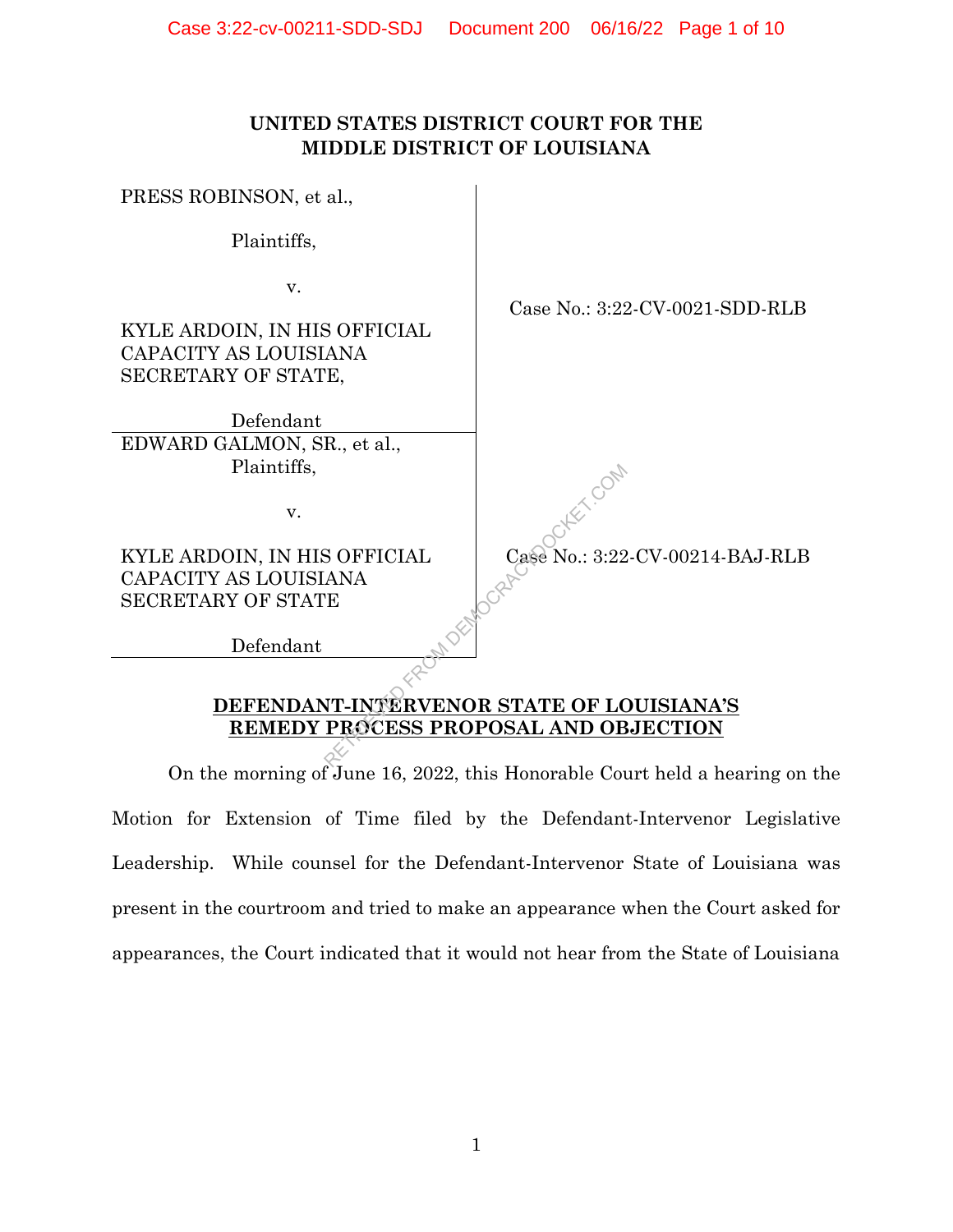because the State of Louisiana did not have a motion before the Court.1 The Secretary of State—the sole Defendant in the case— made no appearance.

After the Court ruled from the bench—denying the Motion for Extension—and without prior notice of a status conference or other matters pending before the Court, the Court took up the issue of judicial remedy. The Court entertained argument from Counsel for the House Speaker and the Senate President and Counsel for the Robinson and Galmon Plaintiffs, not from the Secretary of State or the State of Louisiana. Because the parties had no advance notice that the question of procedure for a court-ordered remedy might arise, there was no consensus by these parties on the procedure for remedy and the issue of discovery. The Court directed "all parties" to file briefs by 5:00 p.m. that day, setting forth their proposals and the nature and timeline of the judicial redistricting process in the event that the Legislature is unable to enact a remedial map. Rec. Doc. 196. The Court issuing an order requiring parties to brief remedy procedure within a few hours, when all counsel were not even allowed to speak at the hearing is fundamentally unfair, and the Attorney General objects to this procedure. dy might arise, there was no conset<br>of and the issue of discovery. The Co<br>that day, setting forth their propor<br>redistricting precess in the event<br>al map. Recoboc. 196. The Court is<br>rocedure within a few hours, when a<br>heari

The Court's action in requiring parties to begin the judicial process of drawing a new map before the Legislature has adjourned and contrary to the order issued on June 6, with a directive for all parties (even those not in Court before her on the

l

<sup>1</sup> Attorneys for the State of Louisiana have effectively been shut down from full participation in the case. While the State of Louisiana's intervention was pending with the Court, attorneys for the State's Attorney General representing the State of Louisiana were not allowed to participate in preliminary status conferences where key scheduling for the case took place, even though other proposed Intervenors were allowed to participate. The State of Louisiana was not involved in the process of confecting timelines for this matter.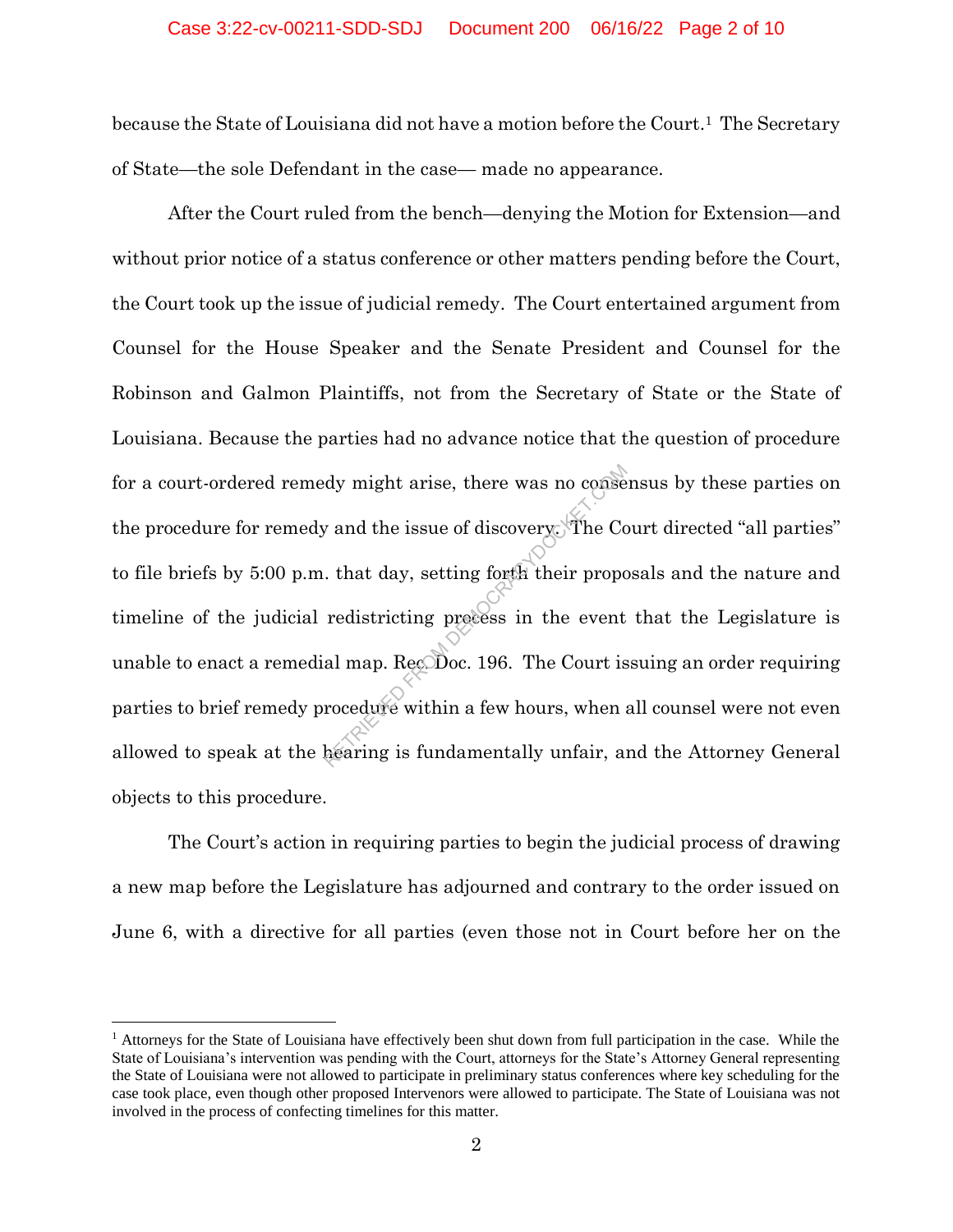motion) to submit briefs within five hours on how to move forward, effectively, deviates from the preliminary injunction order, which provided that:

The Court ORDERS the Louisiana Legislature to enact a remedial plan on before June 20, 2022. If the Legislature is unable to pass a remedial plan *by that date*, the Court will issue additional orders to enact a remedial plan complaint with the laws and Constitution of the United States.

Rec. Doc. 173 at p. 2 (emphasis added).

In the Court's June 6, 2022, ruling and order, the Court correctly noted that the "Court's imposition of a particular map becomes necessary only if the Legislature fails to adopt is own remedial map.  $\ldots$ ." Rec. Doc. 173 at p. 151. The Legislature is currently in session.

In all instances, "reapportionment is primarily a matter for legislative consideration and determination." *Upham v. Seamon*, 456 U.S. 37, 41 (1982) (quoting *White v. Weiser*, 412 U.S. 783, 794-95 (1973); *see also LULAC v. Perry*, 548 U.S. 399, 460 (2006). This includes Section 2 violations where "courts clearly defer to the legislature in the first instance to undertake remedies." *Mississippi State Chapter, Operation Push v. Mabus*, 932 F.2d 400, 402 (5th Cir. 1991); *see also Missouri v. Jenkins*, 495 U.S. 33, 51 (1990) ("[O]ne of the most important considerations governing the exercise of equitable power is a proper respect for the integrity and function of local government institutions."). Franch Magnetics Control Control (Control Control Control Control Control Control Control Control Control Control Control Control Control Control Control Control Control Control Control Control Control Control Control Con

"[W]hen feasible, [the Court's] practice has been to 'offer governing bodies the first pass at devising' remedies for Voting Rights Act violations." *Veasey v. Abbott*, 830 F.3d 216, 270 (5 th Cir. 2016), *cert denied*, 137 S. Ct. 612 (2017) (quoting *United*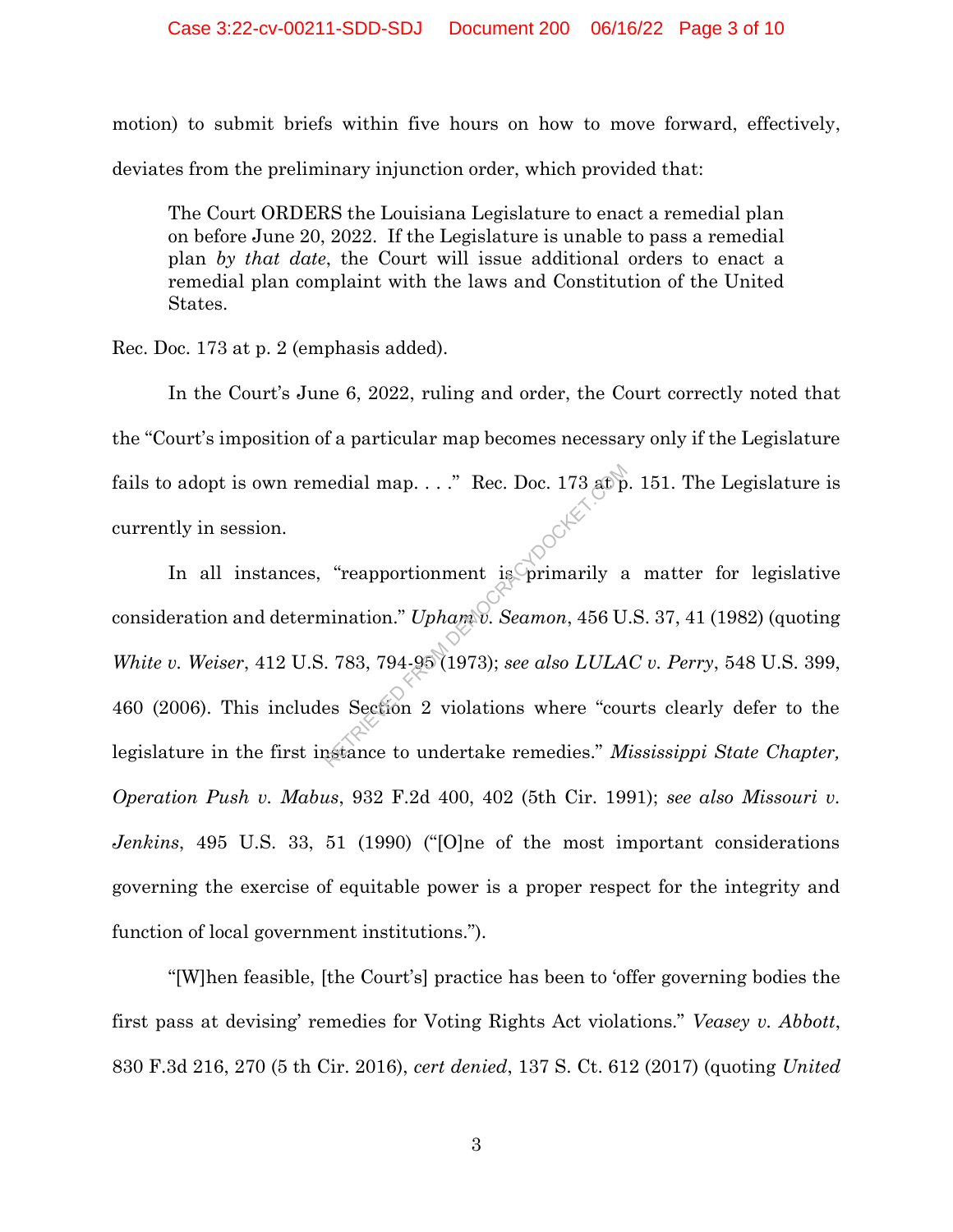*States v. Brown*, 561 F.3d 420, 435 (5th Cir. 2009)). Only when "those with legislative responsibilities do not respond" *Wise v. Lipscomb*, 437 U.S. 535, 540 (1978), or "when it is *not* practicable to permit a legislative body this opportunity because of an impending election" does it fall to the courts. *Veasey*, 830 F.3d at 270 (emphasis in original) (quoting *Wise*, 437 U.S. at 540); *see also White*, 412 U.S. at 794-95) ("[J]udicial relief becomes appropriate only when a legislature fails to reapportion . . . in a timely fashion after having had an adequate opportunity to do so.").

Senator Patrick Page Cortez testified that redistricting legislation is the most difficult legislation handled by the legislature. As reflected in the transcript of the June 16, 2022 hearing, the Court injected itself in the legislative process by requesting suspension of all legislative rules in order to ensure the enactment of a plan with two majority-minority districts by the Court's deadline set forth in the preliminary injunction ruling. The Speaker Schexnayder and President Cortez explained in great detail why this is not a reasonable time period to comply with the Court's order. There is no benefit in a rushed process. Indeed, rushing the process only serves to undermine confidence in the elections that do occur and is an affront to federal-state comity. lled by the legislature. As reflected<br>
, the Court injected itself in the<br>
f all legislative rules in order to en<br>
minority districts by the Court's d<br>
ruling. The Speaker Schexnayde<br>
whythis is not a reasonable time p<br>
re

To illustrate this point the State of Louisiana points to expert reports offered by Plaintiffs for the preliminary injunction, which included analysis of the wrong maps. This resulted in supplementation and amendments to expert reports, even during the week of the preliminary injunction hearing.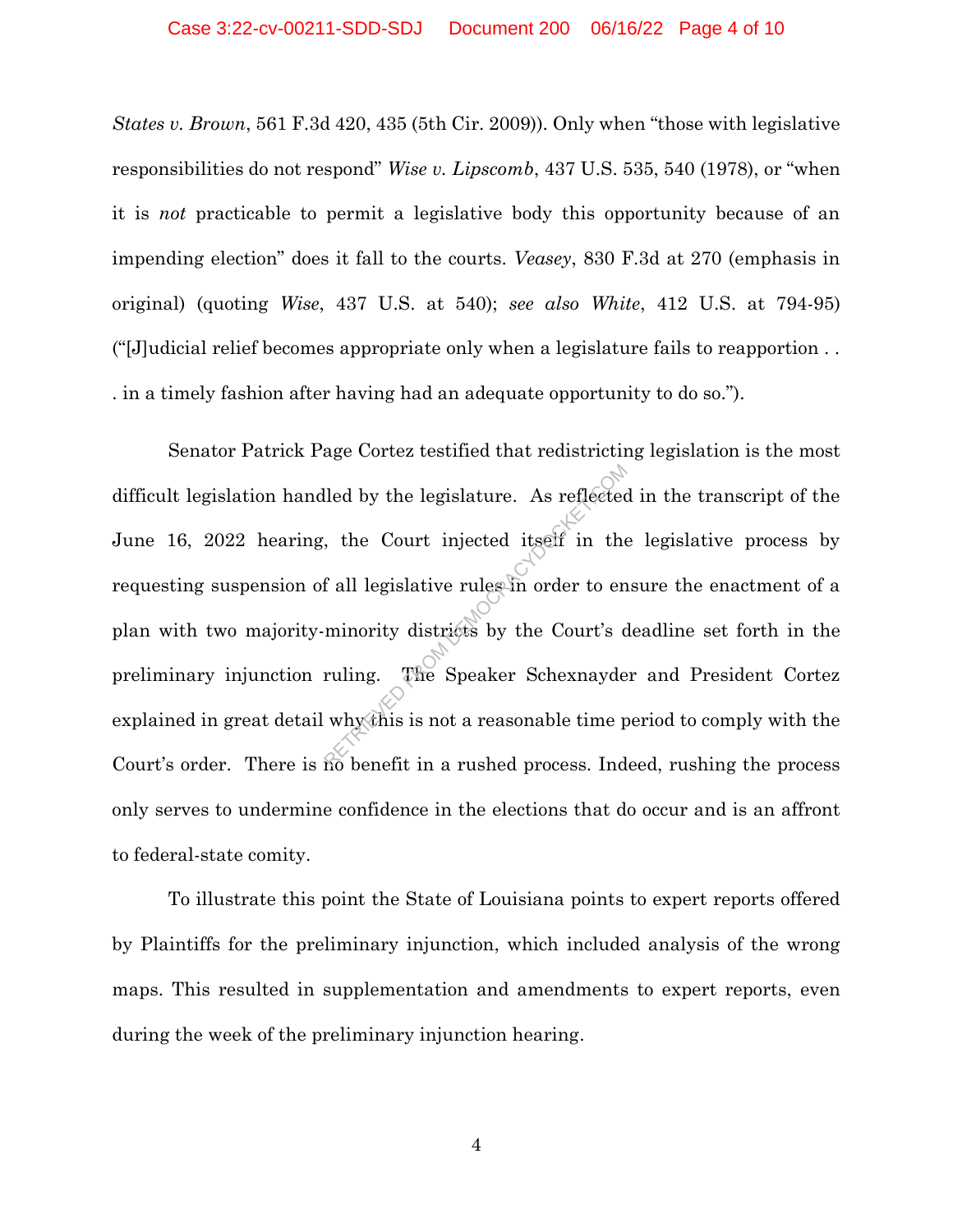The State of Louisiana respectfully lodges and notes its disagreement with the Court's preliminary-injunction opinion on the law and the facts. With this in mind, and without waiving any rights, including the right to challenge the liability ruling on appeal before and after final judgment and the right to challenge the propriety of ordering a remedial phase as part of a preliminary injunction decision, the State recommends that the following process be followed:

- o The Louisiana Legislature be provided an adequate opportunity to seek meaningful appellate review of this Court's ruling and order dated June 6, 2022. That appeal has been expedited and is set for argument July 8.
- o If unsuccessful on appeal, the Louisiana Legislature be provided an adequate opportunity to adopt is own remedial map.
- $\circ$  If the Legislature fails to reapportion in a timely fashion after having had an adequate opportunity to do so the Plaintiffs present their map through legal argument or expert testimony. repreaded the Louisiana Legislature<br>
Regislature in the Margon Carlo Componentity to do so the Plaintiffs<br>
intert or expert testimony.<br>
Summent or expert testimony.<br>
Summer or expert testimony.<br>
Summer is a provided pursua
- o Defendants be afforded a reasonable opportunity to conduct discovery of the proposed map, as provided pursuant to the ordinary rules of Federal Civil Procedure.
- o After Discovery, Defendants be given an opportunity to object to Plaintiffs' map in the form of legal argument, briefing, and/or expert presentations.
- o The Court hold a hearing on the remedial plan.

This morning, the Court also requested that parties provide citation supporting their right to discovery by 5:00 p.m. this afternoon. Again, the parties were not before the Court on this matter. It came up in the context of other discussions. The State, therefore, objects to only having five hours to brief such an important issue. Nevertheless, to the extent it can comply with this directive, it adopts the arguments set forth in the brief filed by the Legislative Defendants and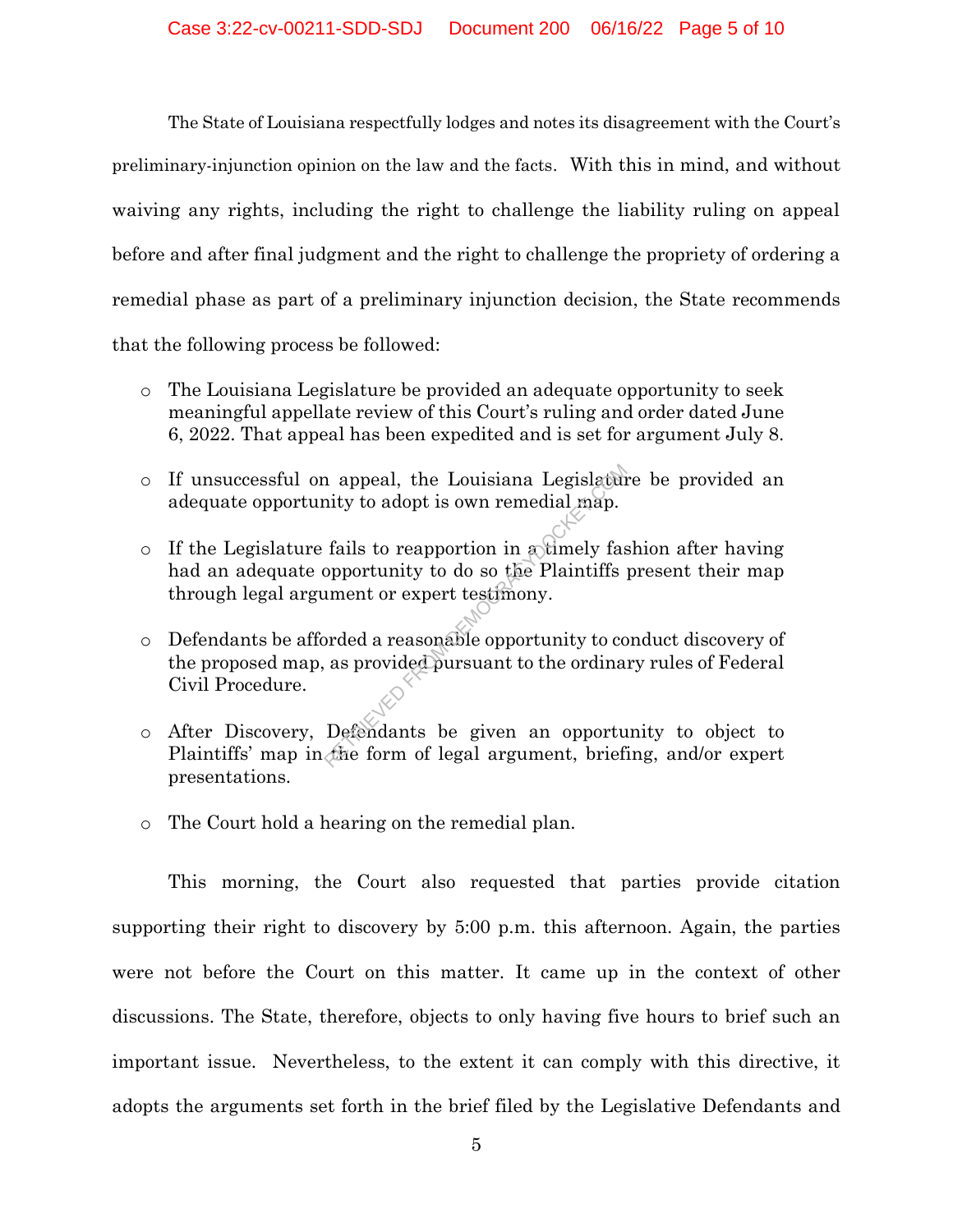#### Case 3:22-cv-00211-SDD-SDJ Document 200 06/16/22 Page 6 of 10

submits the following. The Fifth Circuit addressed the fundamental right of litigants to discovery in *Miller v. Sam Houston State Univ.*, 986 F.3d 880, 883 (5th Cir. 2021). In *Miller*, the plaintiff sued Sam Houston State University (SHSU) and Texas State University System (TSUS) under Title VII of the Civil rights Act of 1964, 42 U.S.C. §2000(3), *et seq.*, and the Equal Pay Act, 29 U.S.C. §206(d). She alleged sex discrimination, retaliation and a hostile work environment. Shortly thereafter, filed a separate action against the University of Houston Downtown (UHD) and the University of Houston System (UHS) under Title VII alleging denial of employment constituted retaliation.

The district court dismissed Miller's claims against TSUS and UHS. It denied a subsequent motion for reconsideration and denied repeated requests for leave to take discovery and eventually granted summary judgment in favor or SHUS and UHD. On appeal the Fifth Circuit took note that "[f]rom the outset of these suits, the district judge's actions evinced a prejudgment of Millers' claims." *Id*. at 884. The court stated that "A litigant has the fundamental right to fairness in every proceeding. Fairness is upheld by avoiding even the appearance of partiality. *Id.* at 883 (citing *Marshall v. Jerrico, Inc.*, 446 U.S. 238, 242, 100 S.Ct. 1610, 64 L.Ed.2d 182 (1980)). When a judge's actions stand at odds with these basic notions, we must act or suffer the loss of public confidence in our judicial system. "[J]ustice must satisfy the appearance of justice." *Id*. (citing *Offutt v. United States*, 348 U.S. 11, 14, 75 S.Ct. 11, 99 L.Ed. 11 (1954)). dismissed Miller's claims against T<br>
reconsideration and denied repeat<br>
itually granted summary judgmen<br>
h Circuit took note that "[f]rom the<br>
inced a prejudgment of Millers' claim<br>
as the fundamental right to fairn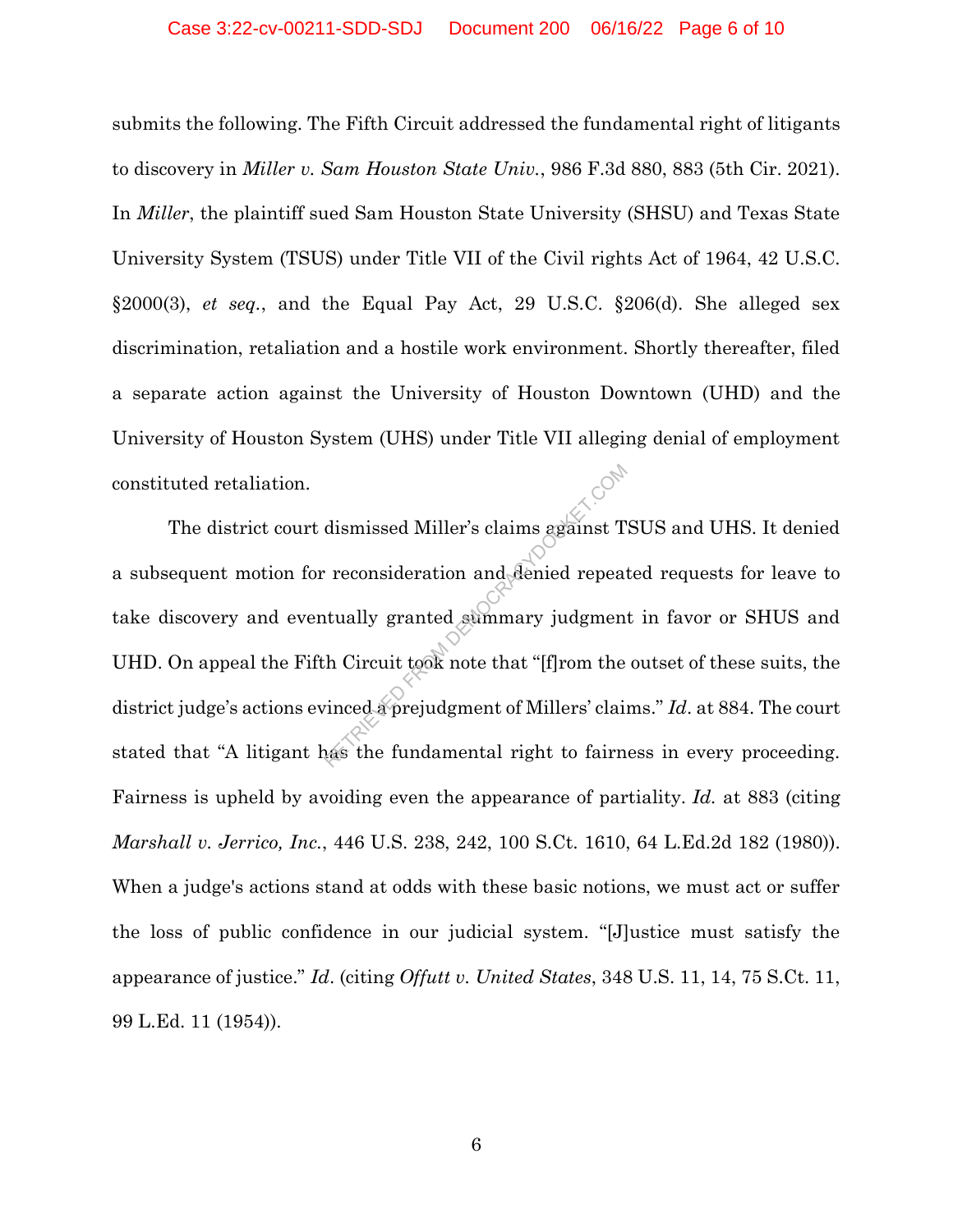The district court had "stifled Millers' attempts at discovery," including limiting discovery and denying requests to take depositions. *Miller v. Sam Houston State Univ.*, 986 F.3d 880, 886 (5th Cir. 2021). On appeal, among other complaints, Miller raised as issue that the district court abused its discretion in denying her repeated discovery requests. Positing the general law on discovery, the Fifth Circuit stated that:

We review a district court's discovery rulings for an abuse of discretion. *Vantage Deepwater Co. v. Petrobras Am., Inc.*, 966 F.3d 361, 373 (5th Cir. 2020). Generally, broad discretion is afforded to the district court when deciding discovery matters. *Crosby v. La. Health Serv. & Indem. Co.*, 647 F.3d 258, 261 (5th Cir. 2011). We reverse "only if [the decision] affected a party's substantial rights." *N. Cypress Med. Ctr. Operating Co. v. Aetna Life Ins. Co.*, 898 F.3d 461, 476 (5th Cir. 2018). Substantial rights are affected if the district court's decision was "arbitrary or clearly unreasonable." *Fielding v. Hubert Burda Media, Inc.*, 415 F.3d 419, 428 (5th Cir. 2005) (citation omitted). nder Federal Rule of Civil Procedure 26(b), "[p]arties may obtain discovery regarding any nonprivileged matter that is relevant to any party's claim or defense or proportional to the needs of the case ... [.]" This standard is broad, especially when viewed in the context of Title VII. *See Trevino v. Celanese Corp.*, 701 F.2d 397, 405 (5th Cir. 1983) ("The imposition of unnecessary limitations on discovery is especially frowned upon in Title VII cases."). ing discovery matters. *Crosby v.* Ed. 3d 258, 261 (5th Cir. 2011). We re<br>a party's substantial rights." N. (<br>detna Life Ins. Co., 898 F.3d 461, 4'<br>s are affected if the district courly unreasonable." Fielding v. Hub<br>, 42

*Miller v. Sam Houston State Univ*., 986 F.3d 880, 891 (5th Cir. 2021). Having discussed the district court judge's actions limiting the plaintiff's discovery, including preventing her from deposing witnesses, the Fifth Circuit wrote that "To put it simply, the court's discovery restrictions suffocated any chance for Miller to fairly present her claims." *Id*. at 892.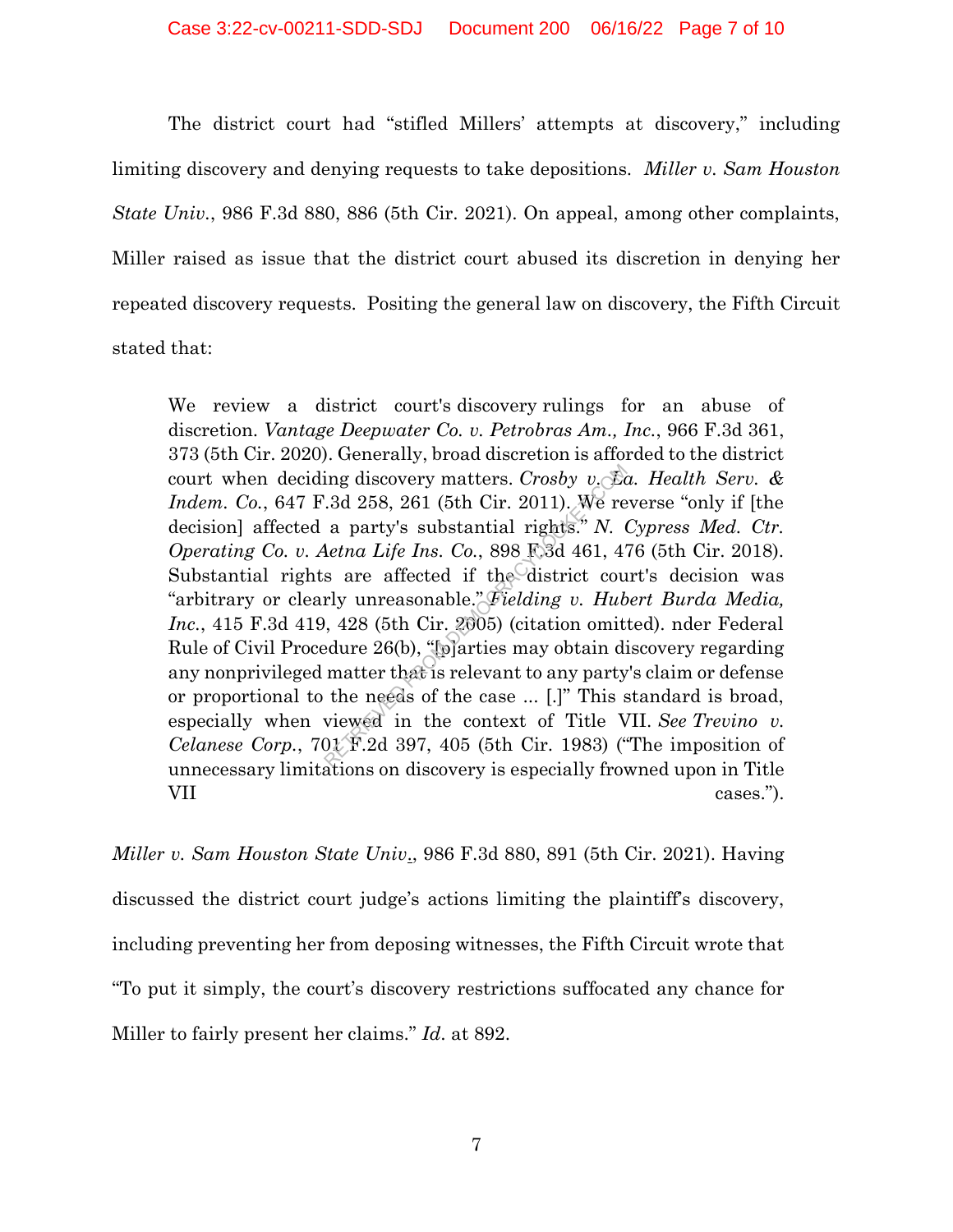The Fifth Circuit concluded by holding that:

When a party is not given a full and fair opportunity to discover information essential to its opposition to summary judgment, the limitation on discovery is reversible error." *McCoy*, 695 F. App'x at 759 (quoting *Brown v. Miss. Valley State Univ.*, 311 F.3d 328, 333 (5th Cir. 2002)). Miller has demonstrated that the district court's almost blanket denials of her discovery requests affected her substantial rights, including her ability to respond to the Universities' motions for summary judgment. Because the district court abused its discretion in this regard, we reverse the district court's summary judgments and remand these cases to allow Miller the opportunity to obtain discovery "relevant to any party's claim or defense or proportional to the needs of the case." FED. R. CIV. P. 26(b).

*Id.* at 892.

The Court's remedial phase must provide for sufficient development of the evidentiary record of the parties' proposed remedial plans before the Court adopts or rejecting any plan. The Fifth Circuit has recognized that even in expedited proceedings, a district court must conduct an "evidentiary hearing" and have "either specific fact findings, or at least, a record sufficient to allow review" when considering remedial plans. *Jones v. City of Lubbock*, 727 F.2d 364, 387 (5th Cir. 1984) (noting "shortcomings" in the district court's remedial phase, which lasted less than a month and a half, that would have required vacatur). dial phase must provide for suffic<br>parties' proposed remedial plans be<br>e Fifth Circuit has recognized t<br>urt must conduct an "evidentiary h<br>at least, a record sufficient to allow r<br>City of Lubbock, 727 F.2d 364, 38

Here, Defendant and Intervenorss are entitled to a full and fair opportunity to discover information to the preparation and creation of Plaintiffs' maps to prepare a defense. Should they be deprived of this opportunity for discovery, their chances of fairly presenting defense claims will be suffocated.

Respectfully submitted,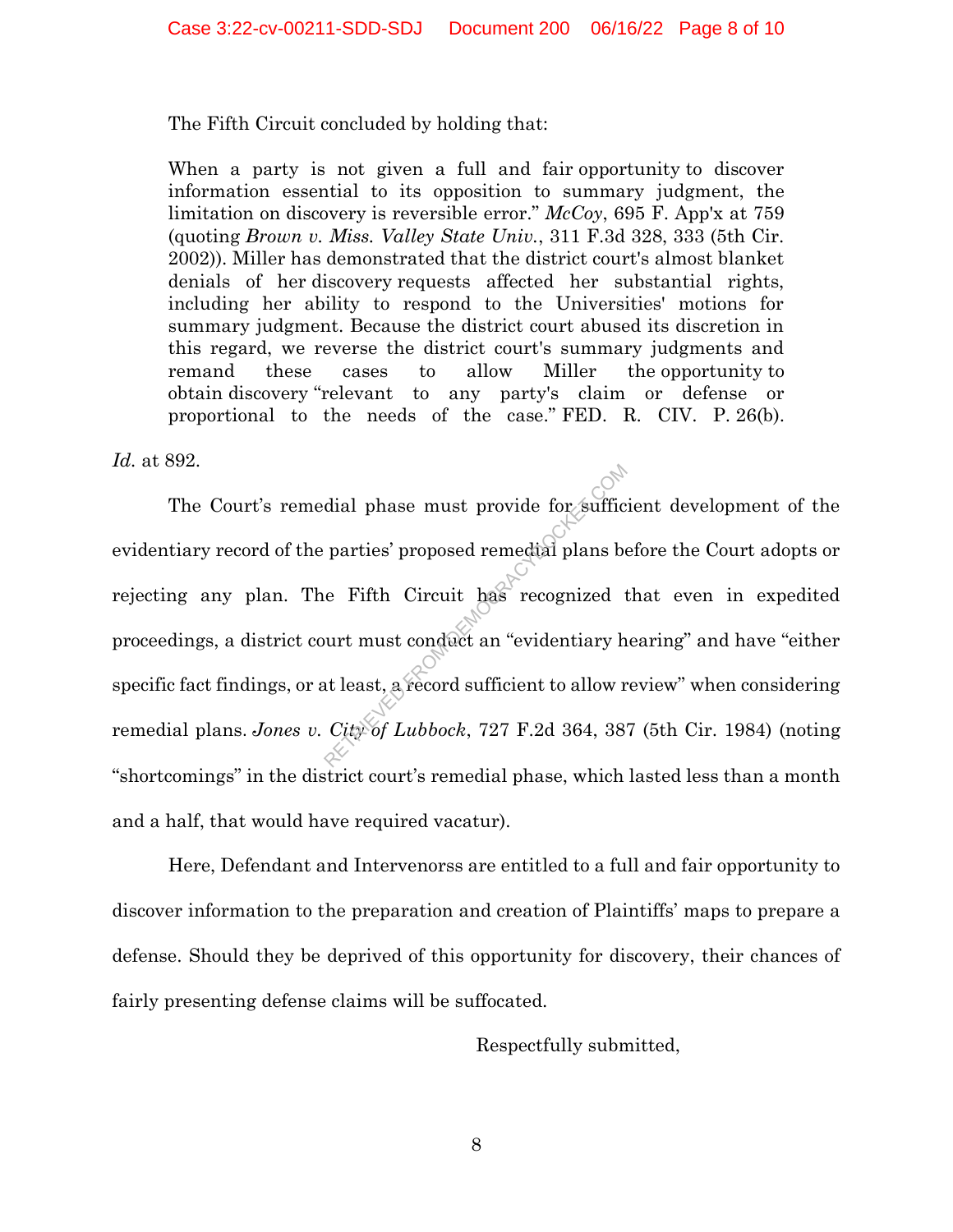Jeff Landry Louisiana Attorney General

#### */s/ Angelique Duhon Freel*

Elizabeth B. Murrill (LSBA No. 20685) Solicitor General Shae McPhee's (LSBA No. 38565) Angelique Duhon Freel (LSBA No. 28561) Carey Tom Jones (LSBA No. 07474) Jeffrey M. Wale (LSBA No. 36070) LOUISIANA DEPARTMENT OF **JUSTICE** 1885 N. Third St. Baton Rouge, LA 70804 (225) 326-6000 phone (225) 326-6098 fax murrille@ag.louisiana.gov freela@ag.louisiana.gov walej@ag.louisiana.gov jonescar@ag.louisiana.gov mcphees@ag.louisiana.gov  $(225) 326-6098$  from murrille@ag.loui<br>murrille@ag.louisia<br>walej@ag.louisia<br>ionéscar@ag.loui<br>mephees@ag.loui<br>mephees@ag.loui

### **CERTIFICATE OF SERVICE**

I do hereby certify that, on this 16th day of June 2022, the foregoing was electronically filed with the Clerk of Court using the CM/ECF system, which gives notice of filing to all counsel of record.

## */s/ Angelique Duhon Freel*